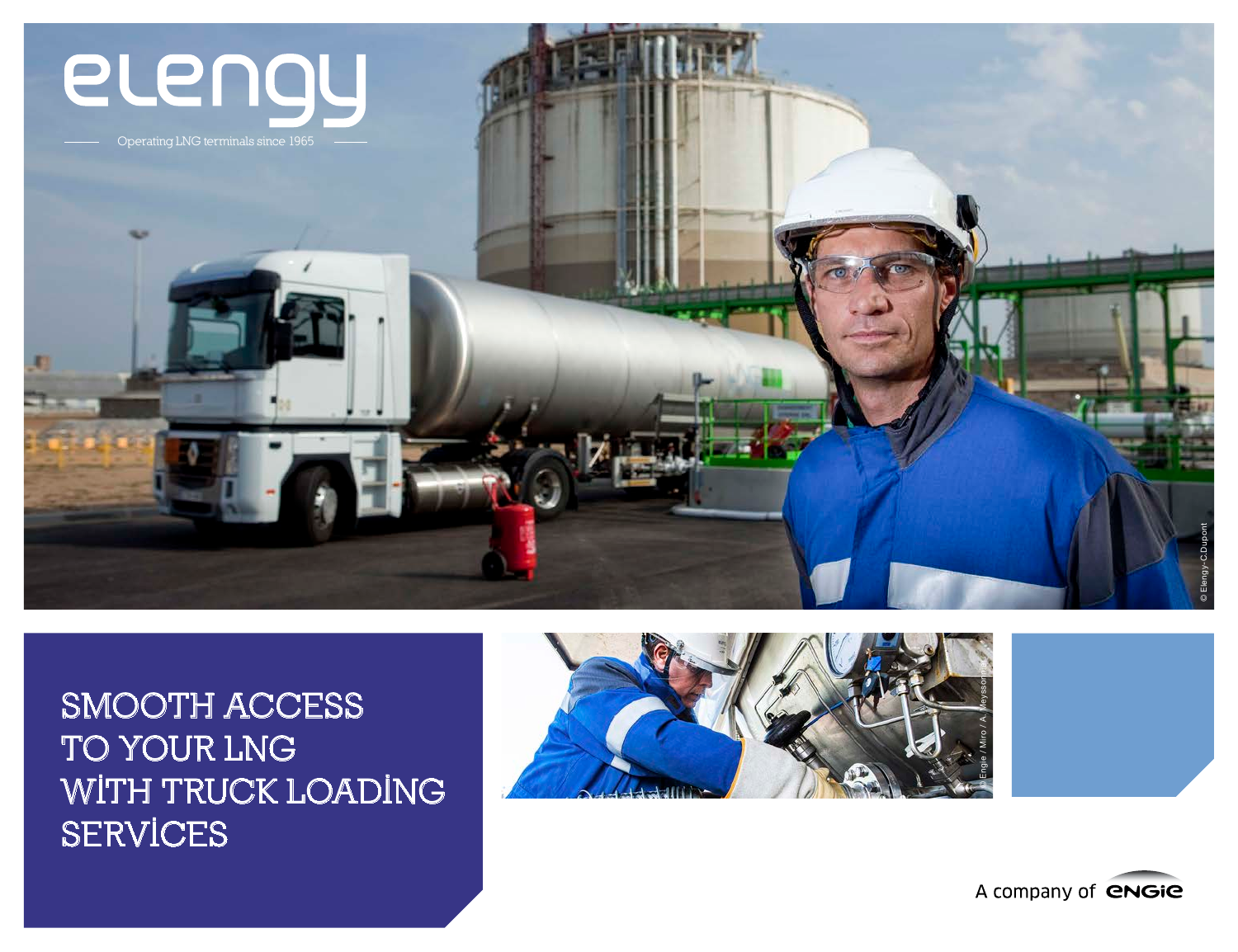# ROAD TRANSPORT, **A KEY PART OF LNG ACCESSIBILITY**

Transporting Liquefied Natural Gas by road has proven to be one of the most efficient way of getting small quantities of LNG to remote off-grid destinations. It's also the perfect solution for initiating the expansion of the LNG as fuel market.

Elengy has been operating LNG terminals since 1965. Our terminals are located in Montoir-de-Bretagne and Fos-sur-Mer. We're playing an important part in the LNG fuel boom, as well

as helping to make it more accessible by offering a truck loading service.

From our terminals, it is possible to reach the whole French market and beyond.

Elengy terminals also have possibility to develop LNG connections by rails or by river or sea.



Montoir<sup>1</sup> de-Bretagne *NORTH ATLANTIC OCEAN* Fos Tonkin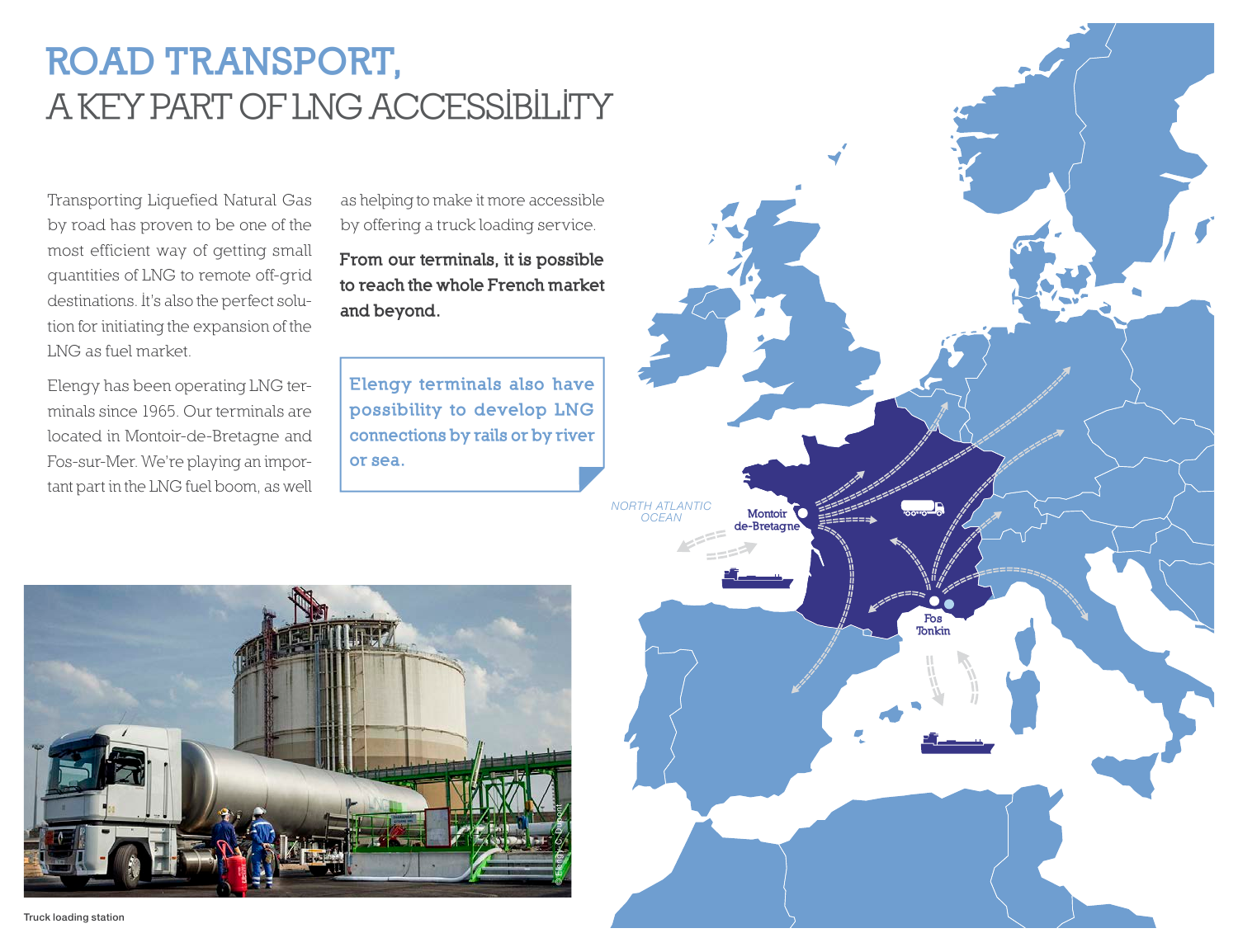## OUR OFFER

Following the rapid growth of small-scale LNG market, we have developed a service of loading of LNG roadtrailers and ISO containers in our terminals. Our terminals continuously work on increasing our truck loading capacities. To accompany your business and logistics, our terminals offer the possibility to unload small-scale LNG carriers (less than 20 000m<sup>3</sup>). We also propose training sessions about LNG and safety dedicated to drivers and operation teams.

### **HOW IT WORKS**

The service is available on a first booked, first served basis. You'll need to buy LNG from one of the terminals' suppliers ahead of the loading date. All service conditions are available on our website.

Please remember that in order for us to make sure that loading operations can be carried out with the highest safety standards, we need to check and approve roadtrailers before they are filled for the first time. We also offer an optional, pre-loading trailer cooldown service.



We are eager to hear about your LNG truck loading requirements and talk about how best we can help.

**Please, do not hesitate to contact our sales team at:**  sales@elengy.com



Truck loading operation on the Montoir-de-Bretagne LNG terminal

#### **OUR FACILITIES**

- $\rightarrow$  Up to 16 trucks can be loaded each day, 12 in Montoir-de-Bretagne and 4 in Fos Tonkin,
- $\rightarrow$  Loading stations fitted with flexible hoses,
- $\rightarrow$  Loaded LNG weighed by weigh bridge,

 $\rightarrow$  Loading operations run by **Elengy's** teams.

We're currently considering increasing loading capacity, in Montoir-de-Bretagne and in Fos Tonkin, depending on activity development.